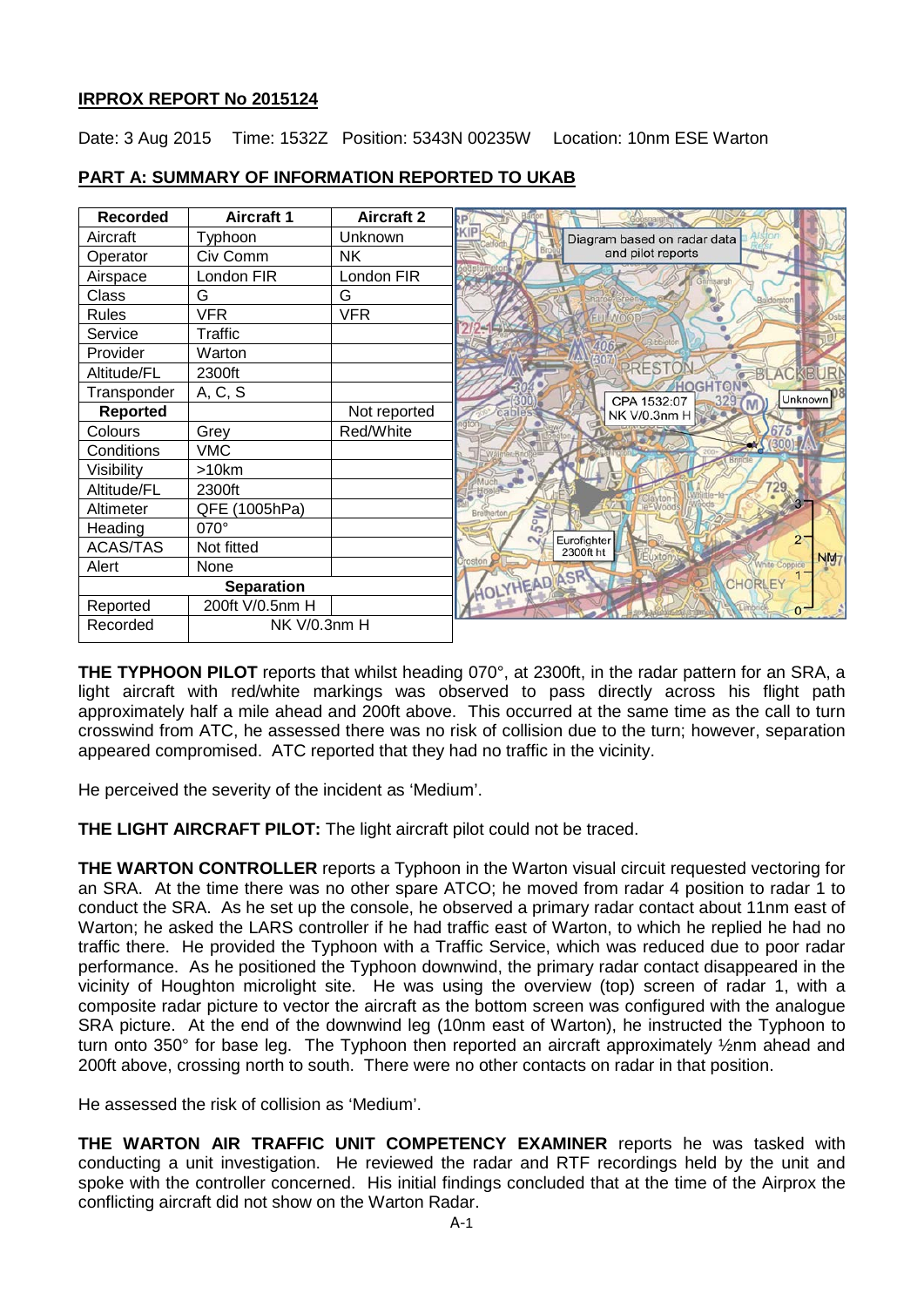# **Factual Background**

The weather at Warton was recorded as follows:

METAR EGNH 031420Z 23010KT 9999 FEW045 18/13 Q1008

#### **Analysis and Investigation**

### **CAA ATSI**

The Typhoon, under a Traffic Service, was being radar vectored around the radar circuit at Warton towards a Surveillance Radar Approach for Runway 25. In addition to the ATZ at Warton there is also a non-standard MATZ extending 10nm to the east and west of Warton - although this remains Class G airspace.(Figure 1)



Figure 1: Warton MATZ - AIP

At 1532:02, the controller issued a left turn to the Typhoon onto a left-base leg. This instruction was given when the Typhoon was 10nm from Warton. The pilot immediately reported sighting an aircraft approximately 200ft above and to the right. Figure 2 shows the range from Warton to the Typhoon (displaying code 3675) and also depicts another aircraft in apparent close proximity. The controller advised that there was nothing observed on radar and had to repeat the heading instruction as the Typhoon pilot requested the instruction again. [UKAB Note: although the unknown aircraft appeared on the Swanwick MRT replay, it may not necessarily have been displayed on the Warton radar].



Figure 2: Swanwick MRT at 1532:02 (depicting range from Warton and unknown aircraft ahead of the Typhoon)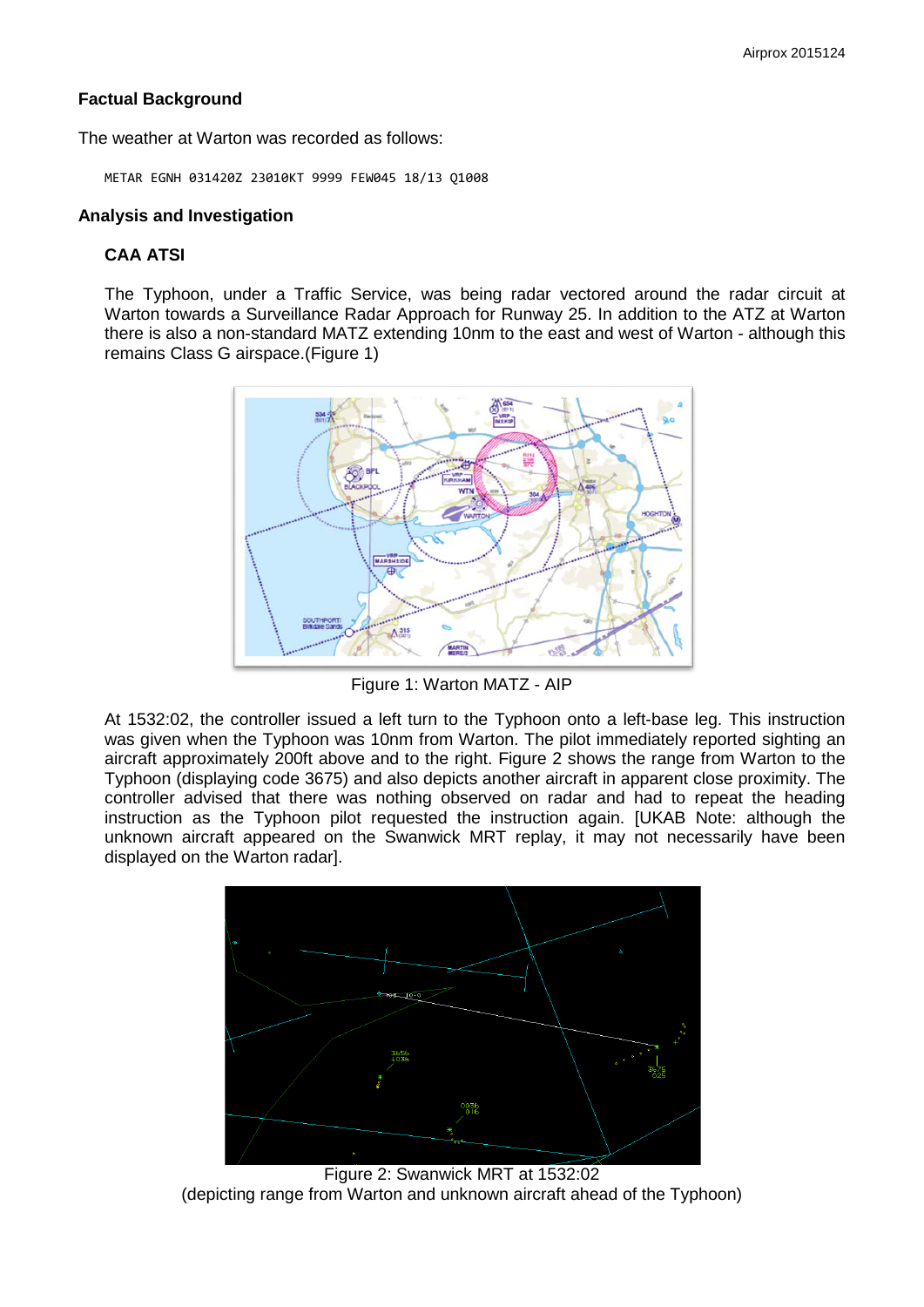

The CPA with the unknown contact occurred at 1532:07 (Figure 3).

Figure 3: CPA - Swanwick MRT at 1532:07

A Traffic Service is a surveillance-based type of UK FIS where, in addition to the provisions of Basic Service, the controller provides specific surveillance-derived traffic information to assist the pilot in avoiding other traffic. Controllers may provide headings and/or levels for the purposes of positioning and/or sequencing; however, the controller is not required to achieve deconfliction minima, and the pilot remains responsible for collision avoidance.

# **UKAB Secretariat**

The Typhoon and unidentified aircraft pilots both shared an equal responsibility for collision avoidance and not to operate in such proximity to other aircraft as to create a collision hazard<sup>[1](#page-2-0)</sup>. If the incident geometry is considered as converging then the unidentified aircraft pilot was required to give way to the Typhoon<sup>[2](#page-2-1)</sup>.

# **Summary**

An Airprox was reported when a Typhoon and an unknown Light Aircraft flew into proximity at 15:32 on Monday 3rd August 2015. Both pilots were operating under VFR in VMC, the Typhoon pilot in receipt of a Traffic Service from Warton. The Typhoon climbed out of Warton into the radar circuit. The controller observed a primary radar contact 11nm east of Warton, the contact was not under the control of Warton. The Typhoon was vectored onto the 'downwind leg' of the radar circuit under a reduced Traffic Service due to poor radar performance; at this time the unknown primary radar contact disappeared from the controllers radar screen. At the end of the 'downwind leg', 10nm from Warton, the controller instructed the Typhoon pilot to turn onto 'base leg'. The Typhoon pilot reported an aircraft 200ft above and to the right; he then requested the base leg turn again and the controller repeated the instruction. The Typhoon pilot turned onto base leg away from the conflicting traffic. The unknown aircraft was tracking south, outside the Warton MATZ.

# **PART B: SUMMARY OF THE BOARD'S DISCUSSIONS**

Information available consisted of reports from the pilot of the Typhoon aircraft, transcripts of the relevant RT frequencies, and radar photographs/video recordings from Swanwick, reports from the air traffic controllers involved and reports from the appropriate ATC authority.

The Board firstly observed that it would have been helpful if radar screen shots from the local unit radar had been made available to the Board; this may have aided in the overall analysis of the

l <sup>1</sup> SERA.3205 Proximity.

<span id="page-2-1"></span><span id="page-2-0"></span><sup>2</sup> SERA.3210 Right-of-way (c) (2) Converging.